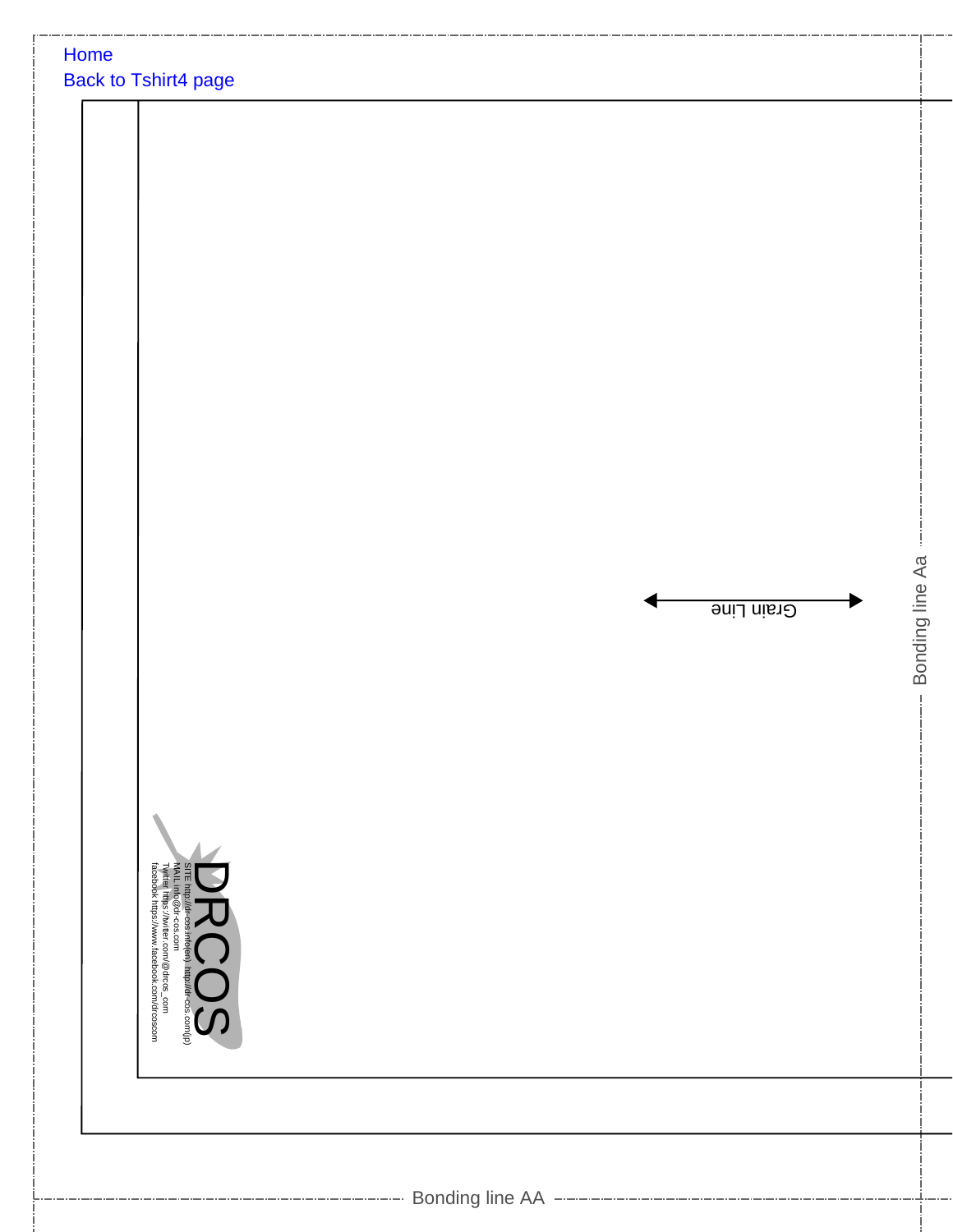|                                                                                                                                                                                                 | ------------------------ Bonding line AA -------------------------------- |                                  |
|-------------------------------------------------------------------------------------------------------------------------------------------------------------------------------------------------|---------------------------------------------------------------------------|----------------------------------|
|                                                                                                                                                                                                 |                                                                           | ance 1/2in.                      |
| SITE http://dr-cos.info(en). http://dr-cos.com/(p)<br>MAIL. info@dr-cos.com<br>MAIL. info@dr-cos.com<br>Twitter https://www.facebook.com/drcoscom<br>facebook https://www.facebook.com/drcoscom |                                                                           |                                  |
|                                                                                                                                                                                                 |                                                                           | -- Bonding line Ba<br>Grain Line |
|                                                                                                                                                                                                 |                                                                           |                                  |
|                                                                                                                                                                                                 |                                                                           |                                  |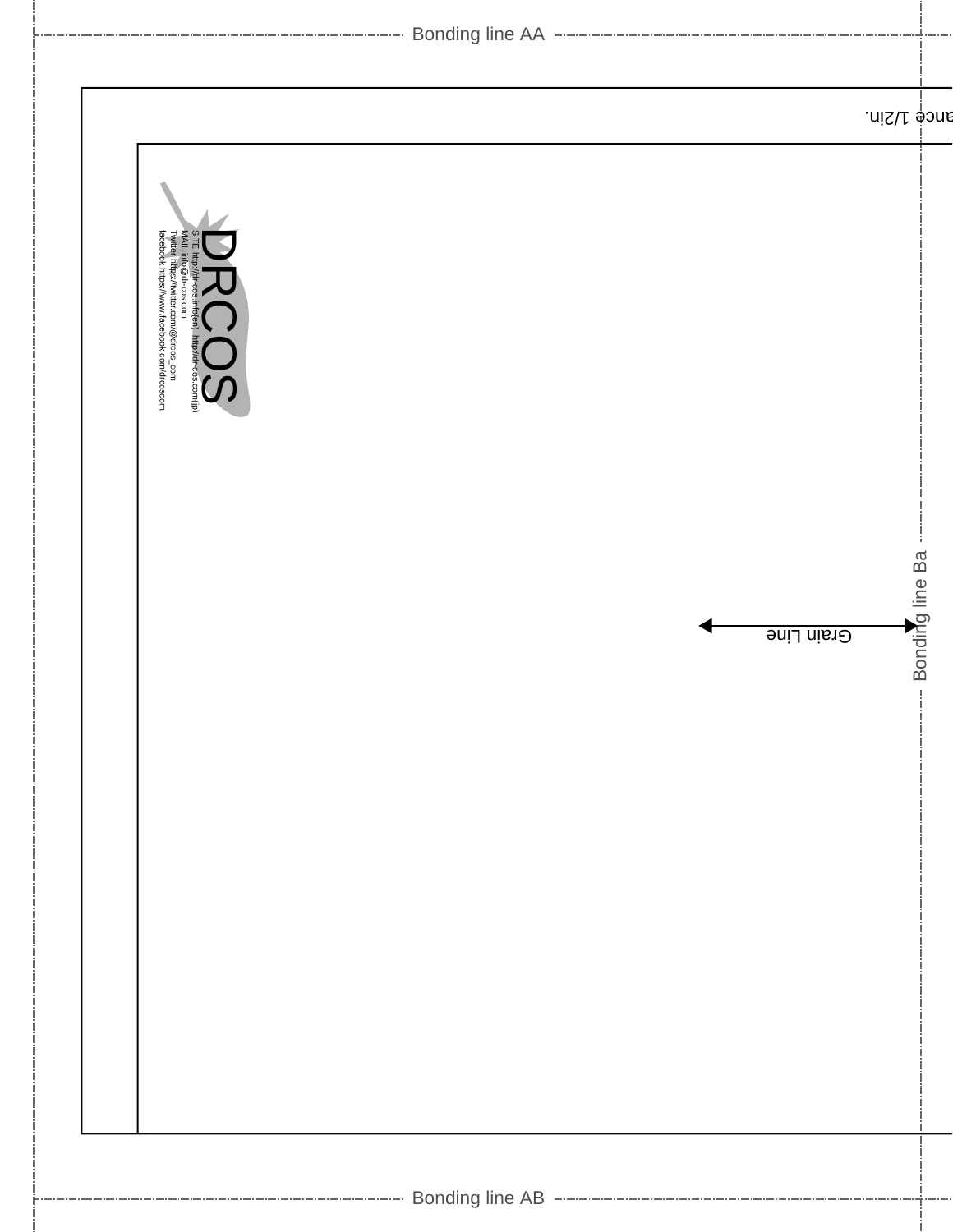



Bonding line Ab

Seam allowance 1/2in.

Bonding line Aa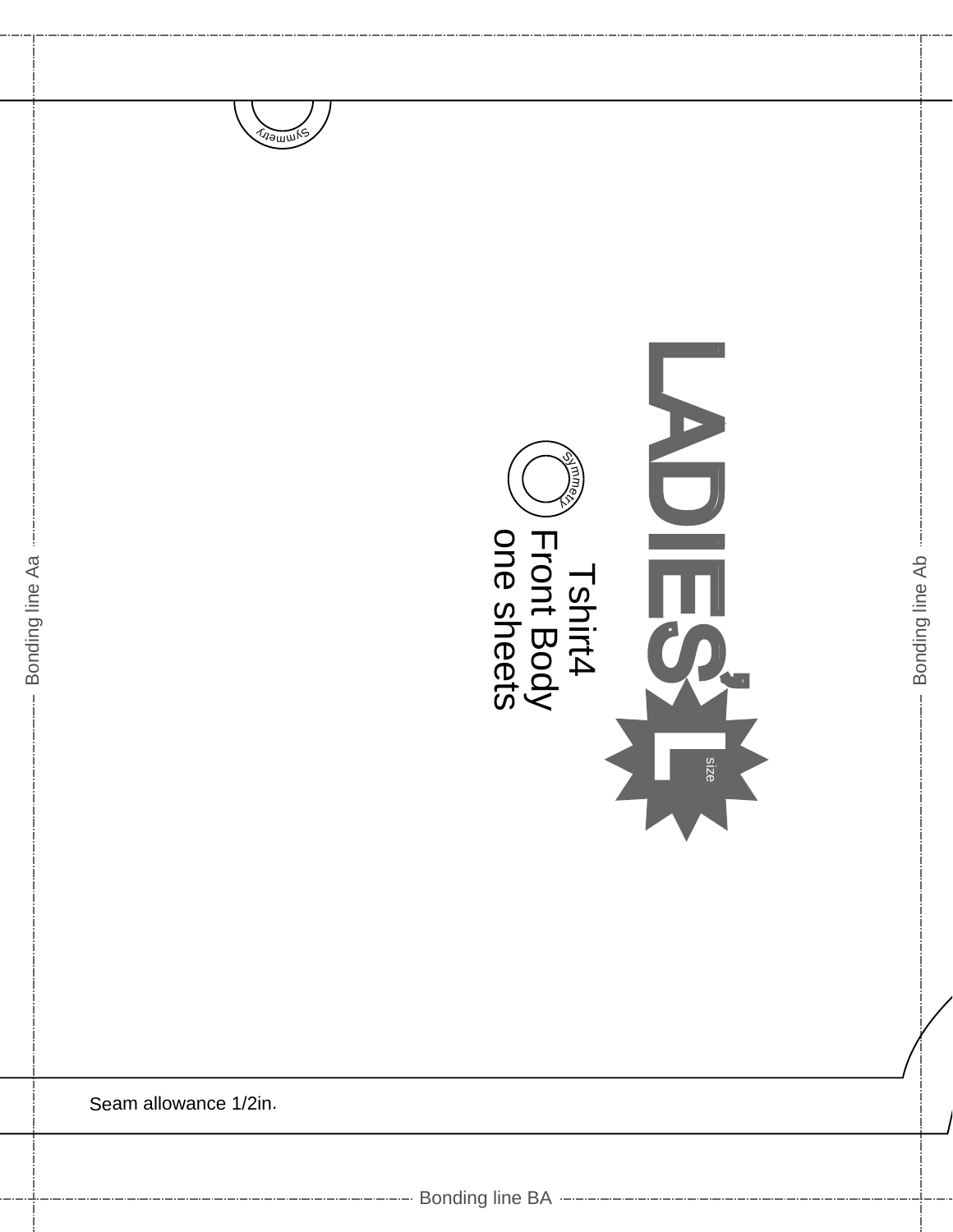|                    | Seam allowancė 1/2                                                                                               |                                  |
|--------------------|------------------------------------------------------------------------------------------------------------------|----------------------------------|
| -- Bonding line Ba | D<br>$\overline{\phantom{0}}$<br>$\equiv$<br>Tshirt4<br>Back Body<br>one sheets<br>Ħ<br>8<br>12<br>6<br>Symmetri | Bonding line Bb<br>$\frac{1}{2}$ |
|                    | Bonding line BB -------------------------------                                                                  |                                  |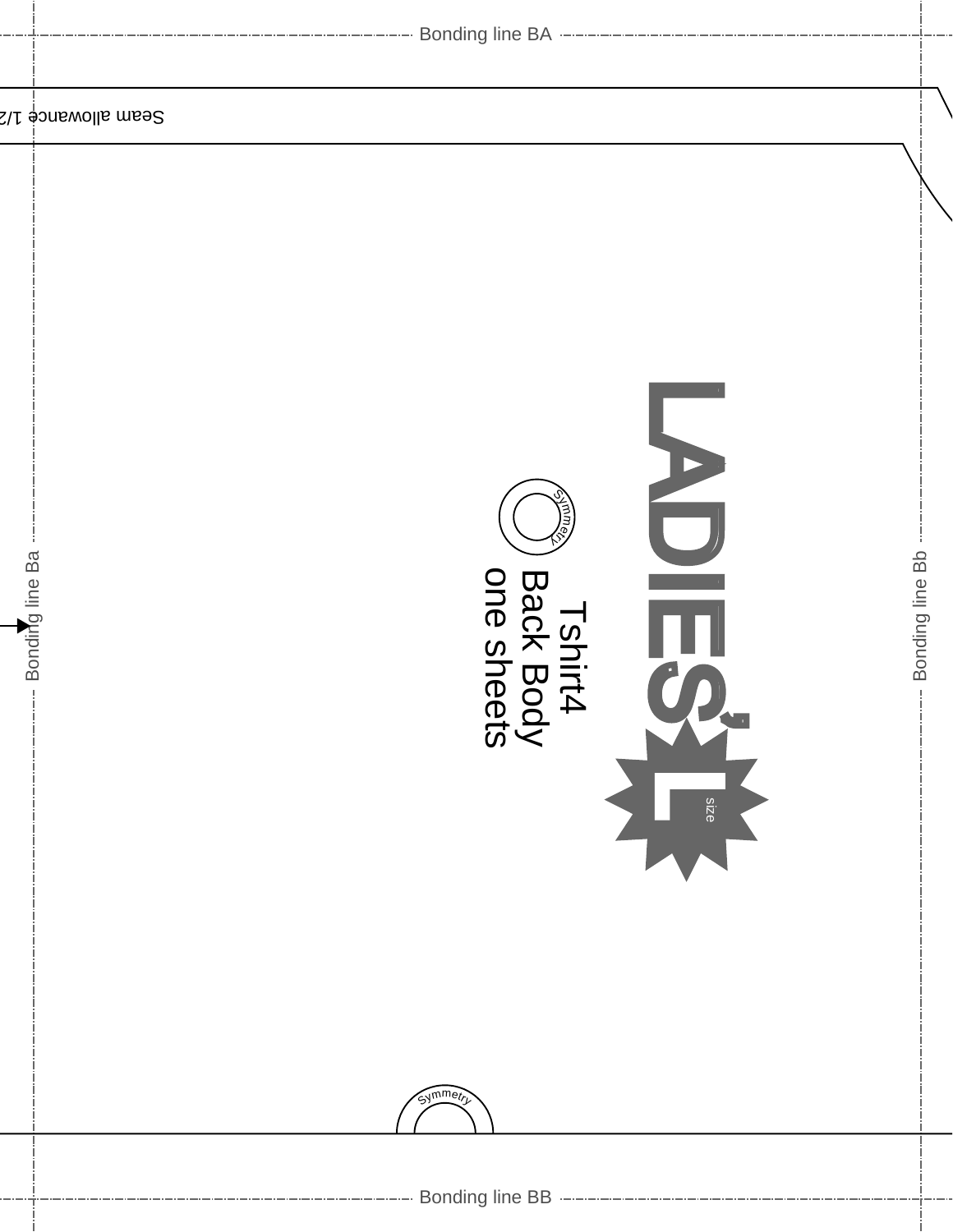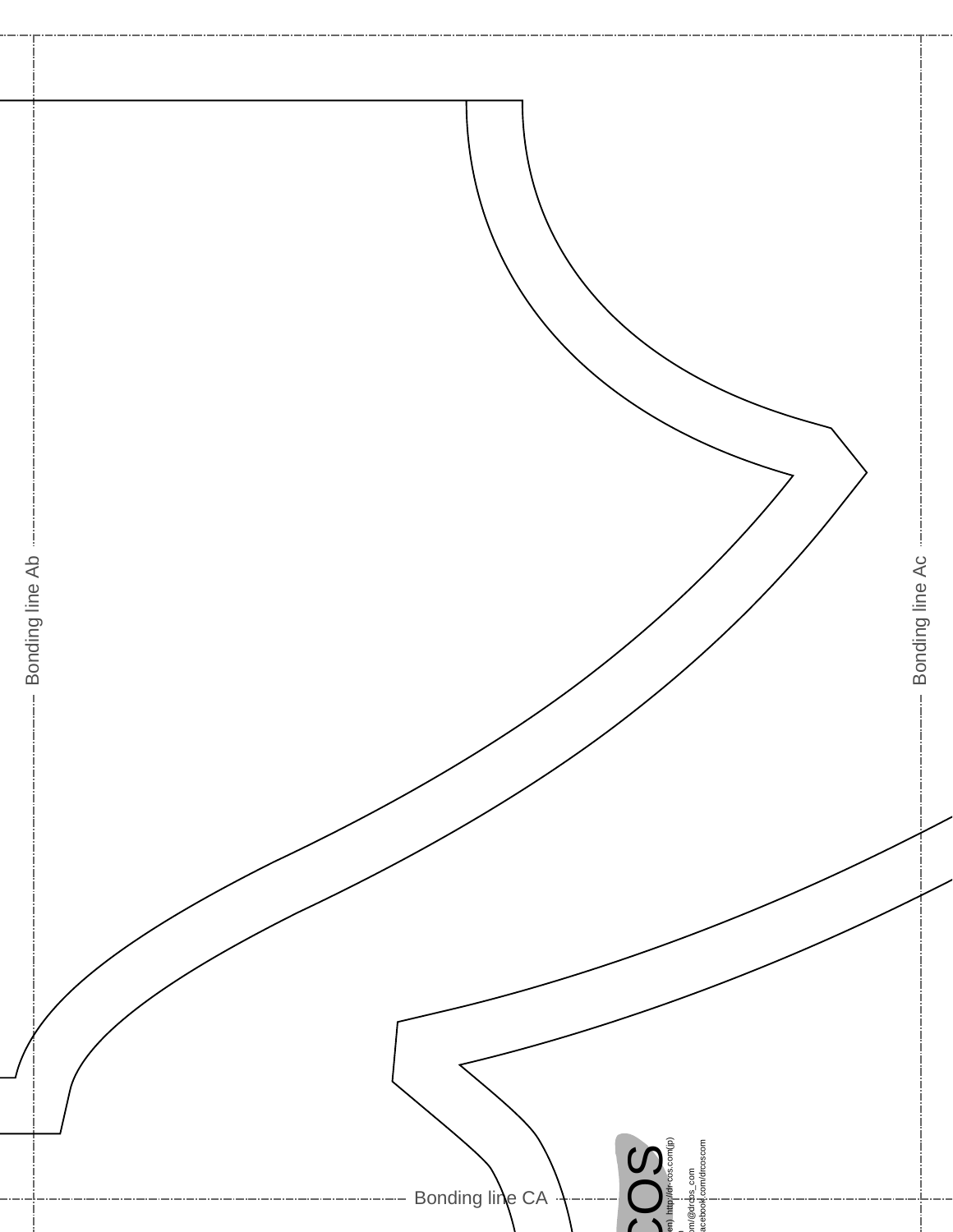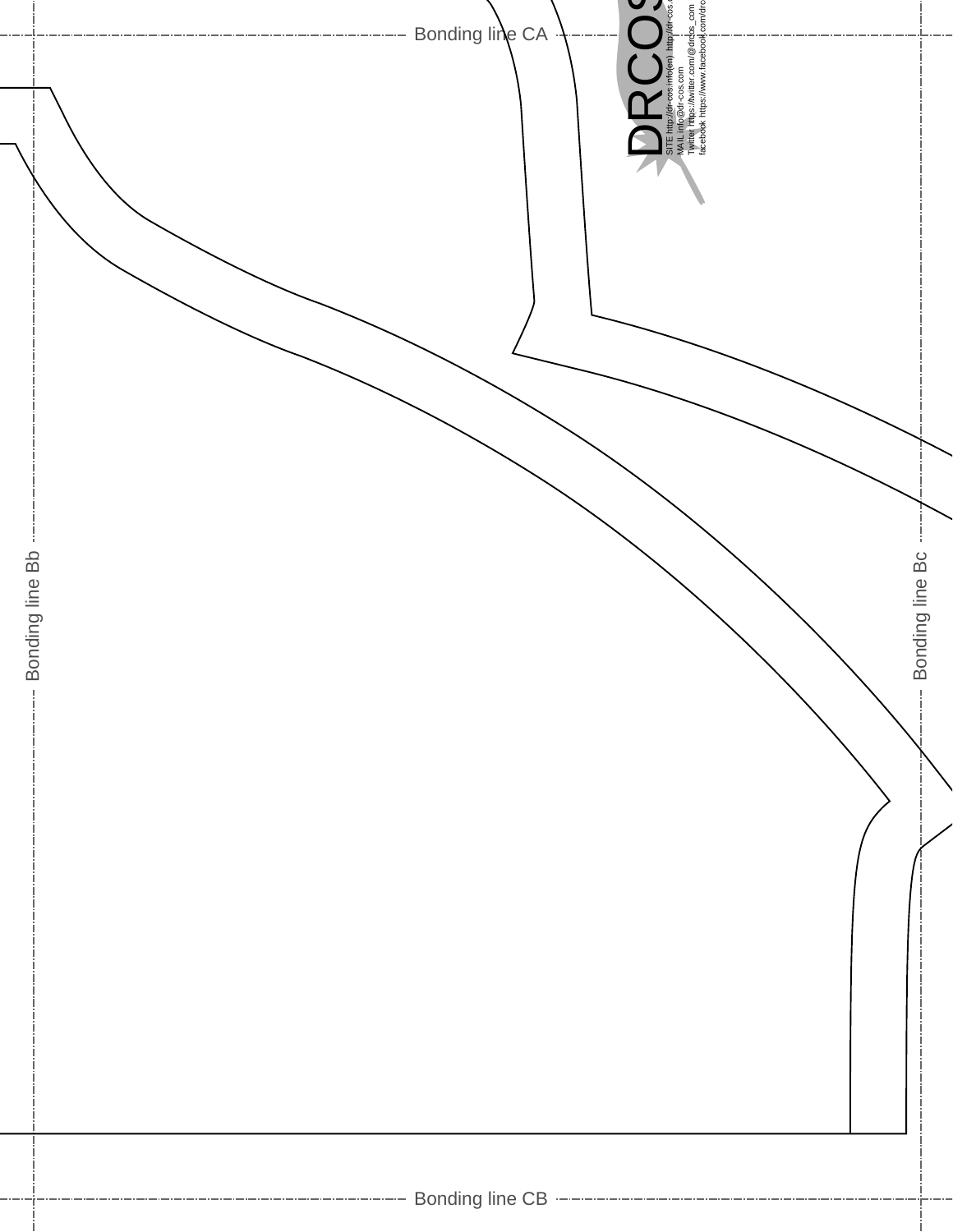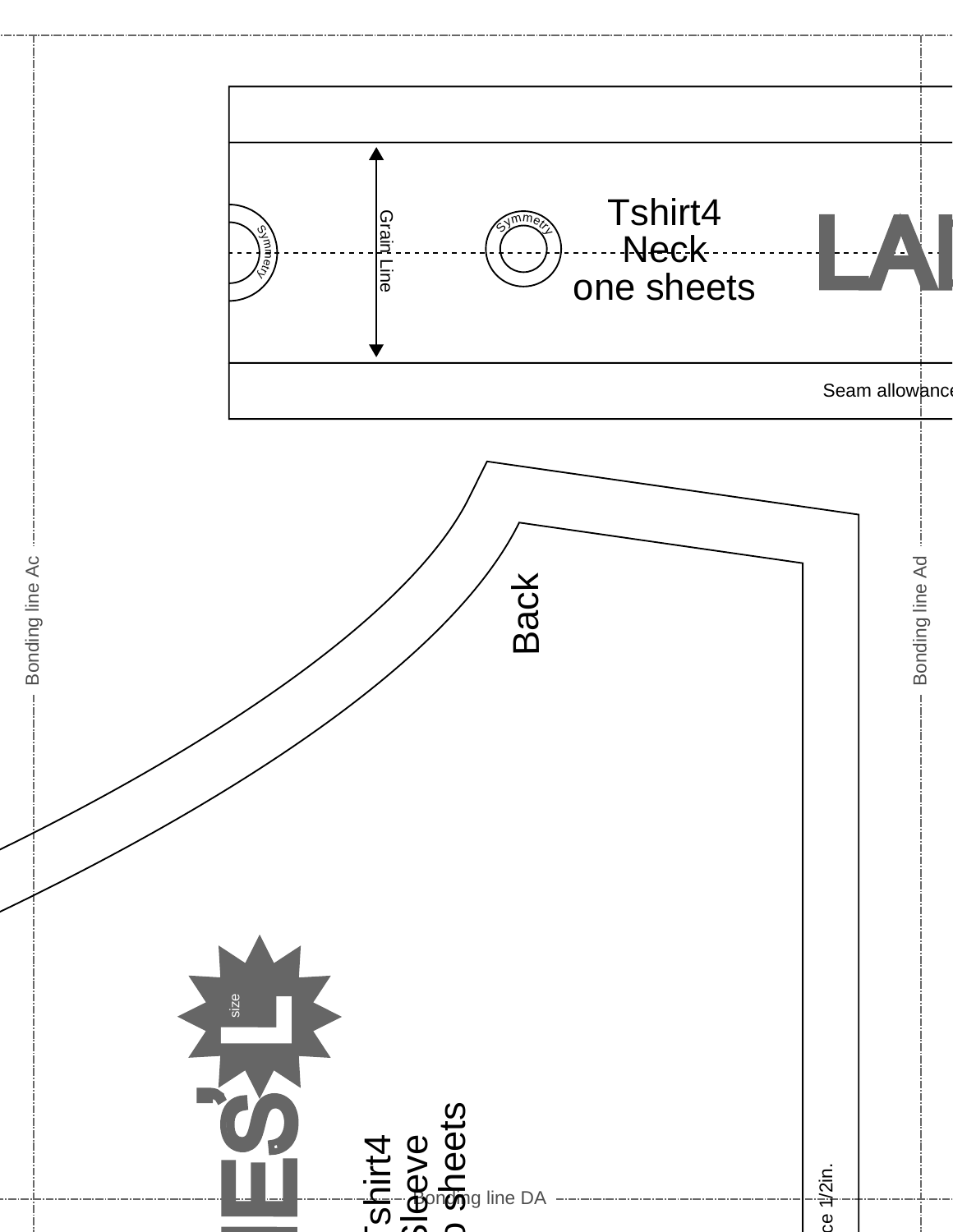